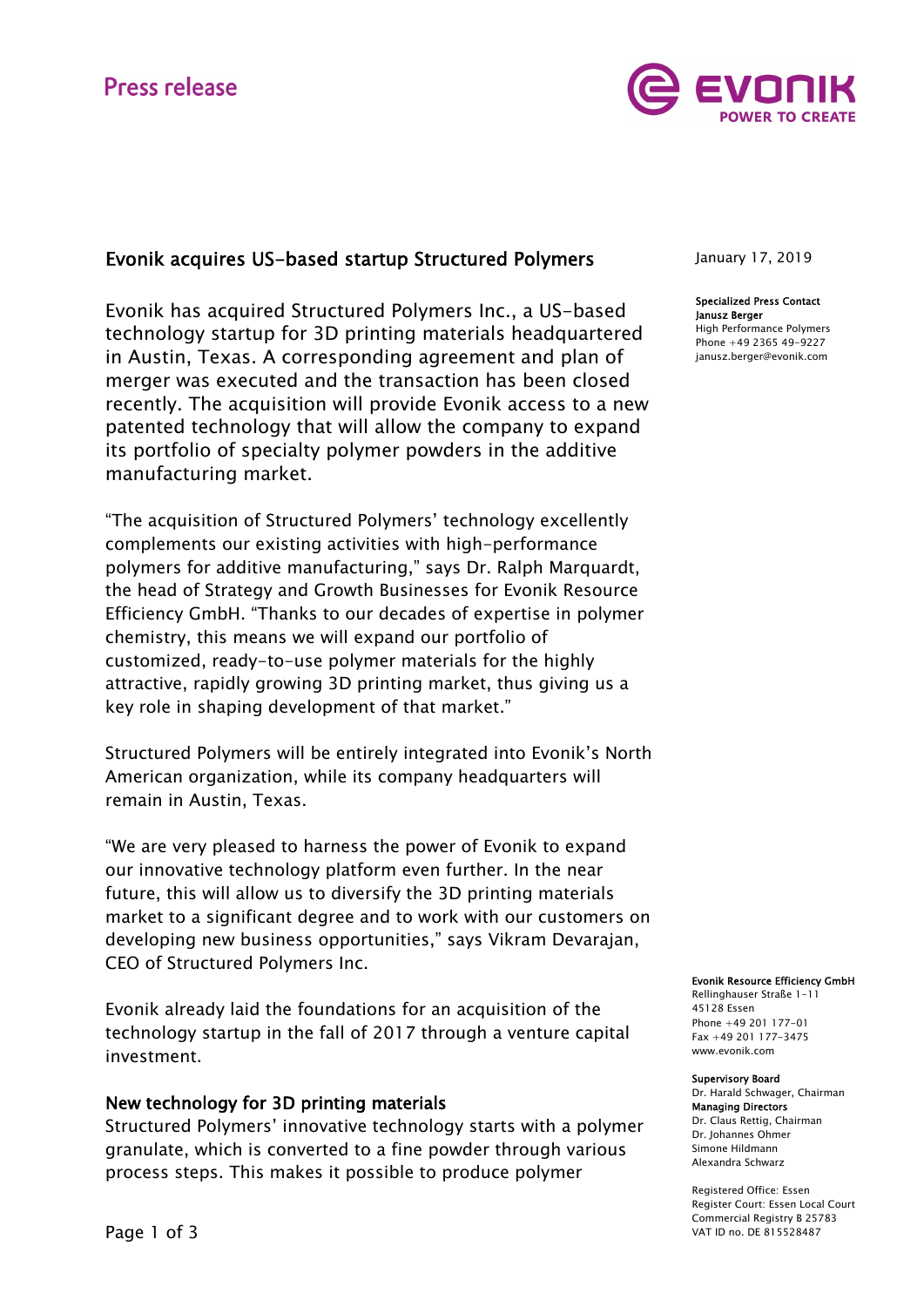

powders with controlled particle sizes ranging in diameter between 0.1 and 400 µm, while achieving excellent material properties.

"The new technology allows us to take virtually any semicrystalline thermoplastic, such as polybutylene terephthalate, polyether ketone, or polyamide 6, or polymer powders with specialized properties like color, conductivity, or flame protection, and produce them for common powder-based 3D printing processes, such as selective laser sintering, high-speed sintering, or multi-jet fusion," says Thomas Grosse-Puppendahl, the head of the Additive Manufacturing Innovation Growth Field at Evonik. "In addition, we anticipate that Structured Polymers' technology can be scaled up easily and economically."

The 3D printing market is booming with double-digit growth rates. Within this market, Evonik is the world's leading manufacturer of polyamide (PA) 12 powders, which have been used in additive production technologies for over 20 years. In addition to its PEEK filament and PA 12 powders, the company's product portfolio also includes flexible PEBA powders and a wide array of additives such as dispersing agents, flow enhancers, and reactive modifiers.

More information on Evonik's 3D-printing activities is available on our website at www.evonik.com/additive-manufacturing

## About Structured Polymers Inc.

Structured Polymers was founded in 2012 in Austin, Texas, to innovate and commercialize new polymer powders for additive manufacturing processes including multi-jet fusion and select laser sintering. The team, led by founders Dr. Vikram Devarajan, Dr. Jim Mikulak, and Dr. Carl Deckard, along with a highly talented engineering team led by Dr. Abhimanyu Bhat, created a proprietary scalable process for commercializing high-performance polymer powders and is committed to expanding the availability of materials for 3D-printing.

## About Evonik

Evonik is one of the world leaders in specialty chemicals. The focus on more specialty businesses, customer-orientated innovative prowess and a trustful and performance-oriented corporate culture form the heart of Evonik's corporate strategy. They are the lever for profitable growth and a sustained increase in the value of the company. Evonik benefits specifically from its customer proximity and leading market positions. Evonik is active in over 100 countries around the world with more than 36,000 employees. In fiscal 2017, the enterprise generated sales of €14.4 billion and an operating profit (adjusted EBITDA) of €2.36 billion.